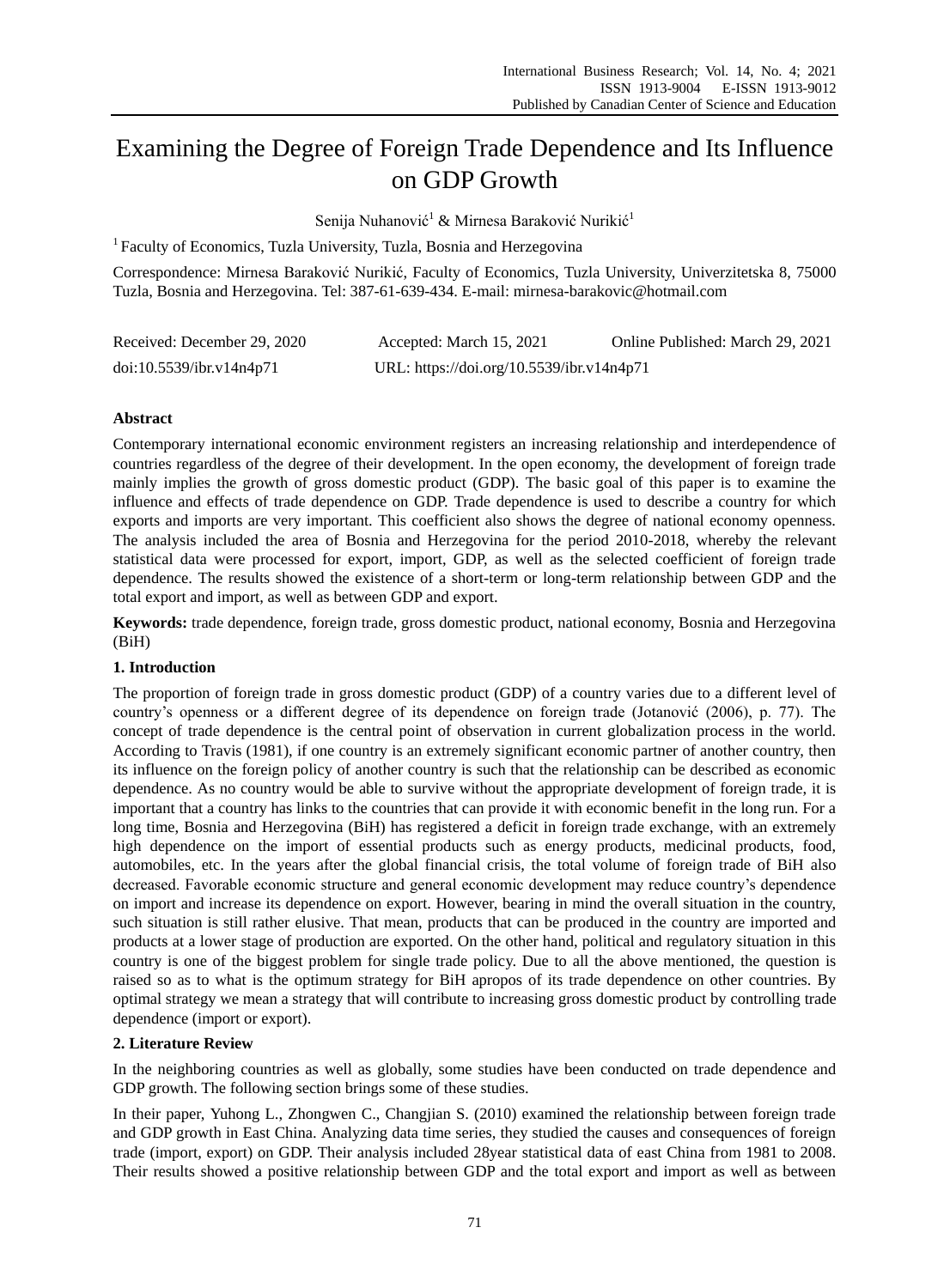GDP and export, while they failed to prove any link between GDP and import trade.

Osakwea P. N., Santos-Paulino A. U. and Dogan B. (2018) investigated the relationship between trade, trade liberalization, and exports diversification in developing and Sub-Saharan African (SSA) countries. By using the non-parametric analyses, they indicate that developing countries that are more open to trade tend to have more diversified exports structures than those that are classified as less open. The empirical analyses showed that GDP per capita, human capital and institutions, play important roles in exports diversification.

Kahn-Nisser S. (2019) looked at the linkages between export to the European Union (EU), export to china and human rights policies. The author concluded that export to the EU at high rates are more likely to converge towards its policies than countries that don't export to the EU. Countries' human rights policies are positively associated with the EU's human rights policies and this association is conditioned by countries' levels of export to the EU.

Šošić V. and Vujčić B. (2005) examined trade integration and accession of Croatia to the European Union (EU). By constructing the gravity model, they attempted to assess the level of trade restructuring achieved by Croatia. They came to the conclusion that the liberalization of international trade that occurred in the previous years did not significantly increase the trade with the signatory countries but only increased the trade with the former Yugoslav countries that had already been Croatian partners. The authors claimed that reforms need to continue so as to increase the total openness of this country and its international trade.

Bilas V. (2007) investigated the relationship between Croatia and the EU in terms of integration into the monetary union. Considered factors are: degree of mutual trade, degree of labor mobility, connection of economic shocks, etc. At the time when the research was conducted, 60% of Croatia's trade was with the EU member states. The analysis of Croatian export showed that the population growth had a positive effect on trade while distance had a negative effect. The analysis of import suggested that all the variables (GDP per capita, the population, distance) were statistically significant.

As Jaffee D. (1985) states, various forms of economic dependence (export and import dependence) will have negative effects on the economic growth of countries. This paper formulates the logic behind this expectation differently in the context of the economic growth effects of one widely employed measure of international economic dependence or export dependence. It was concluded that the positive effect of export dependence is either reduced or reversed under the assumptions of export price fluctuation, increased raw material export, commodity concentration, and foreign capital penetration.

Jerinić M. (2017) studied the position of BiH in foreign trade in relation to other countries. BiH is a small and open country with foreign trade having an important role. Export to foreign markets is rather difficult to many domestic companies due to their low competitiveness and many non-tariff barriers. She concluded that the basic characteristic of BiH foreign trade is a constant foreign trade deficit, bearing in mind the fact that the EU is a dominant trading partner of BiH. Hence, progressive liberalization may have accidental consequences for the domestic trade of this country.

The necessary condition of growth and development of every country is the increase of its foreign trade with other countries in the world. For economic exchange to take place among countries or among partners from different countries, at least one of the following conditions needs to be satisfied (Strahinja (2000), p. 31):

- difference in the offer of some goods between countries,
- difference in the demand for the same goods between these countries, and
- different prices of the same goods in individual countries.

Whether a country is a net debtor depends on its current account. If a country registers a surplus or a positive balance of payments, it means that export is higher than import, i.e., foreign currency inflow is higher than foreign currency outflow. Otherwise, the country registers a deficit or a negative balance of payments. The importance of international trade for a country is measured by the share of foreign trade (export and import) in GDP or the national income of the country. This also shows the degree of dependence of the national economy on foreign trade.

Dependence of a country's national economy on foreign trade (foreign trade coefficient), can be presented by a formula

Foreign trade dependence=total foreign trade/GDP

This coefficient also shows the degree of national economy openness (Sovtić (2009), p. 10).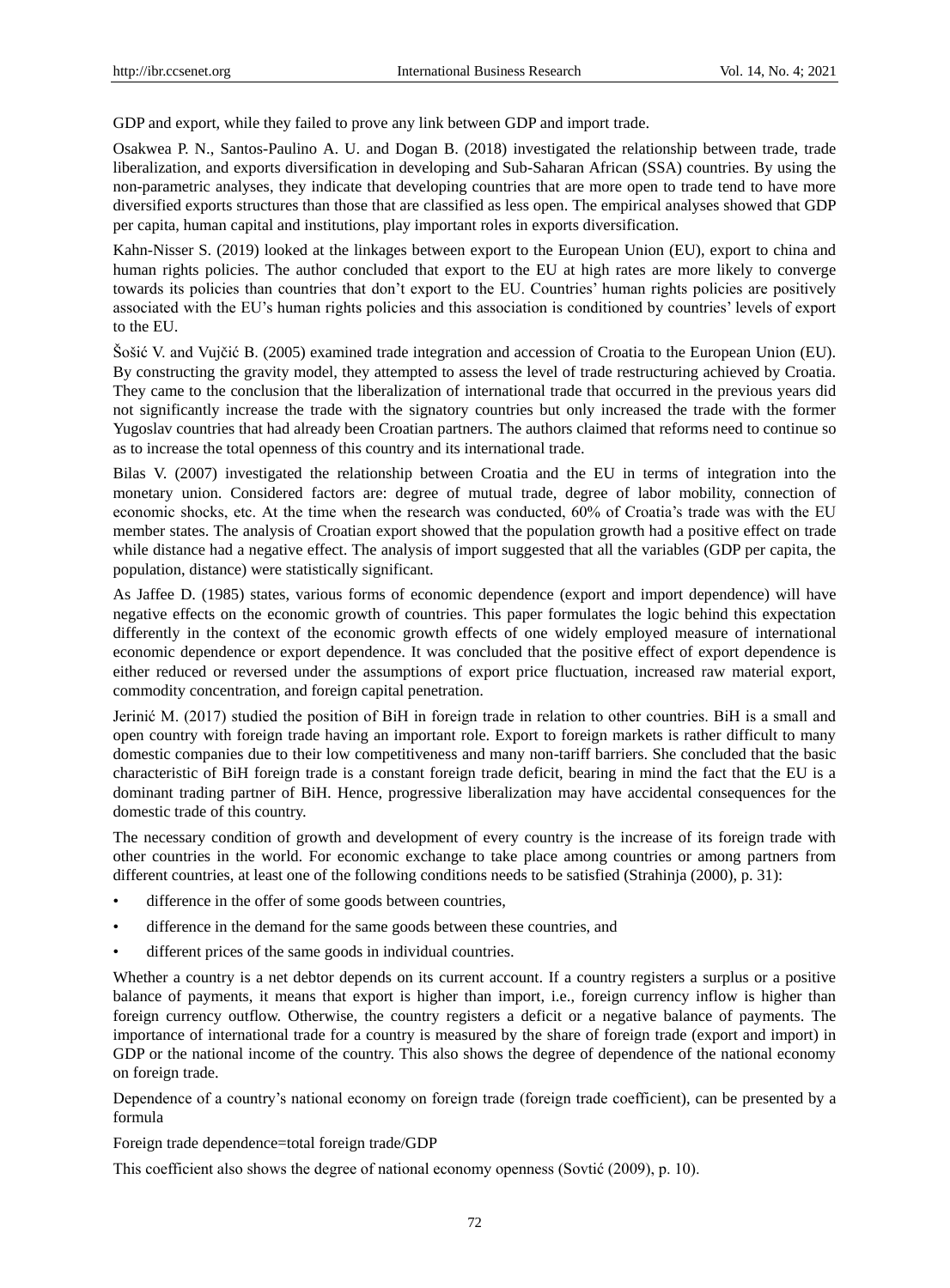### **3. Research Methodology**

Research objective is to investigate connection between trade dependence, GDP, and export/import in Bosnia and Herzegovina. Central hypothesis of this paper is: Foreign trade dependence influence on the increase (or decrease) of GDP. In order to calculate foreign trade dependence of a country (in our case BiH), we shall use foreign trade coefficient. Generally, the value of this coefficient is higher for smaller countries. Foreign trade coefficient is the share of foreign trade in country's GDP, or the ratio of the sum of import and export and GDP:

$$
K_j^{FT} = \frac{X_j + M_j}{Y_j} = \frac{X_j}{Y_j} + \frac{M_j}{Y_j} = K_j^X + K_j^M
$$
\n(1)

where:

 $K_j^{\text{FT}}$  - foreign trade coefficient

 $Y_i$  – country's GDP

 $K_{j}^{x}$  - import coefficient

 $K^M_{j}$  - export coefficient

Apart from this coefficient which we use for the calculation of foreign trade coefficient for individual countries (in our case BiH), world export coefficient may also be calculated using the formula:

$$
K_W^X = \frac{X_w}{Y_w} \tag{2}
$$

where:

 $K_W^X$  – world export coefficient

 $X_W$  – the sum of world export of commodities and services

## $Y_W$  – global GDP

This coefficient is used so as to show the structure of world international trade.

In order to see the country most exported to, we use the geographic concentration coefficient which is the ratio of the total export of all commodities of a country to a specific territory to the total export:

$$
K_j^z = \frac{X_{zj}}{\sum_m (X_{m_j})}
$$
\n(3)

where:

 $K_{iz}$  – geographic concentration coefficient

 $X_{zi}$  – the total export of all commodities to the territory of one country

 $X_{mi}$  – the total export of a country

Higher trade dependence among countries includes the higher trade concentration ratio.

Apart from the domestic and foreign literature on the topic studies, other data sources included the publications by various agencies in charge of publishing and collecting data used in the paper. Some of them are the Central Bank of BiH, the Foreign Investment Promotion Agency of BiH, Foreign Trade Chamber of BiH, etc.

The scientific methods used in the paper are analysis and synthesis, historical method, comparative method, compilation, description, and generalization. The observed period used in the research of the effect of trade dependence on GDP growth is 2010-2018. The research territory is BiH. The data are presented in tables and graphs and processed by the SPSS program package.

### **4. Results and Discussion**

Based on the formula for foreign trade dependence (Foreign trade dependence=total foreign trade/GDP), the calculated dependence of each index of foreign trade of BiH in the period 2010-2018 slightly increased, with occasional fluctuations. Table 1 and Graph 1 present dependence trend. Foreign trade dependence increased from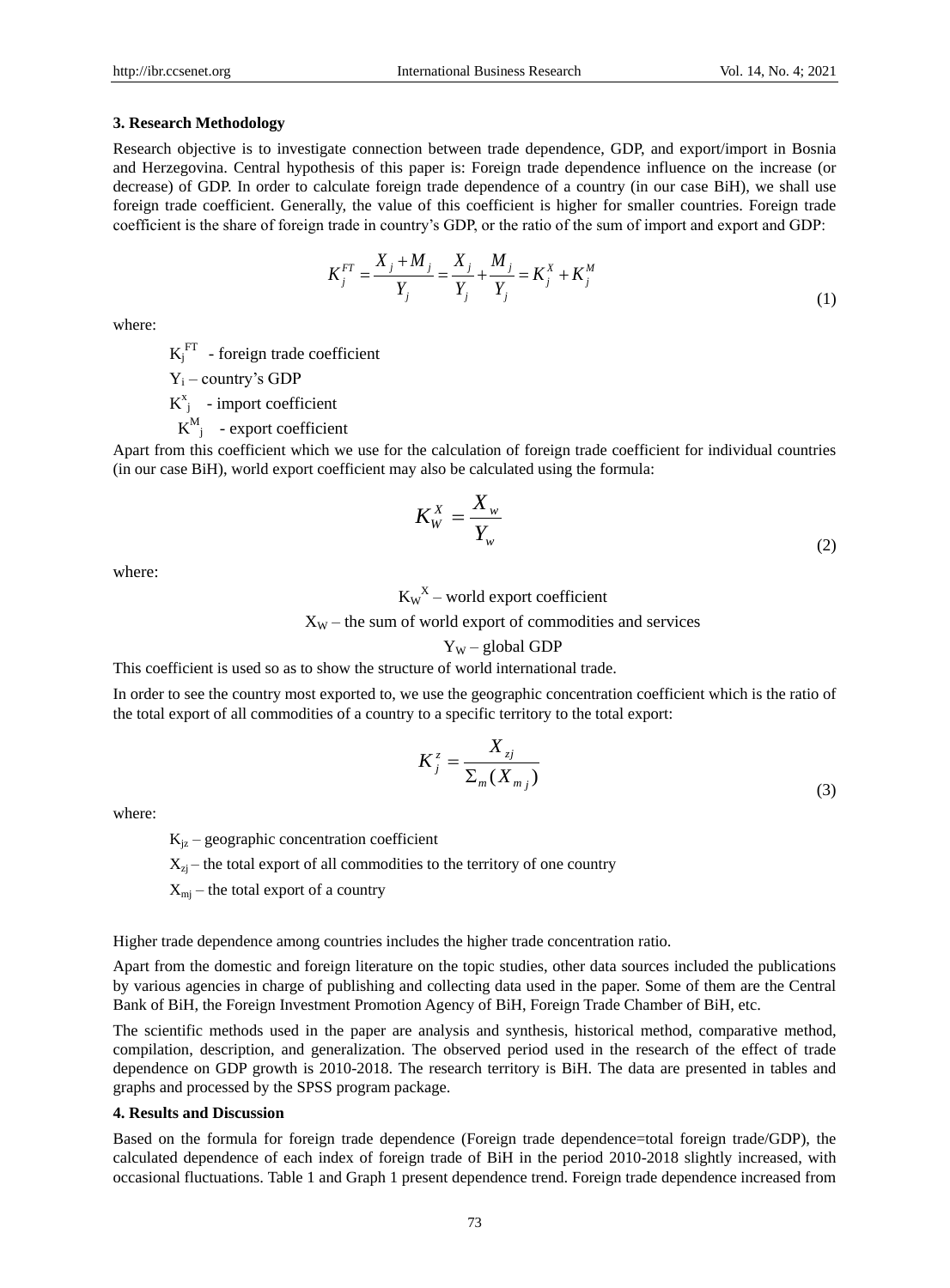-

## minimum 81.65% in 2010 to maximum 93.30% in 2018.

|                       |              |                                 |                   |                   |                                  |                                                   |                                         | EUR million and %                       |
|-----------------------|--------------|---------------------------------|-------------------|-------------------|----------------------------------|---------------------------------------------------|-----------------------------------------|-----------------------------------------|
|                       | <b>GDP</b>   | <b>FOREIG</b><br><b>N TRADE</b> | <b>EXPOR</b><br>т | <b>IMPOR</b><br>т | <b>SURPLUS</b><br><b>DEFICIT</b> | <b>FOREIG</b><br><b>N TRADE</b><br><b>DEFICIT</b> | <b>EXPORT</b><br><b>COEFFICIEN</b><br>T | <b>IMPORT</b><br><b>COEFFICIEN</b><br>T |
| 201<br>$\bf{0}$       | 12,968.<br>9 | 10,589.7                        | 3,627.9           | 6,961.9           | $-3,334.0$                       | 81.65%                                            | 27.97%                                  | 53.68%                                  |
| 2011                  | 13,411.      | 12,142.3                        | 4,203.9           | 7,938.4           | $-3,734.5$                       | 90.54%                                            | 31.35%                                  | 59.19%                                  |
| 201<br>$\overline{2}$ | 13,407.<br>5 | 11,816.7                        | 4,017.9           | 7,798.8           | $-3,780.9$                       | 88.14%                                            | 29.97%                                  | 58.17%                                  |
| 201<br>3              | 13,691.<br>8 | 12,041.3                        | 4,284.9           | 7,756.4           | $-3,471.5$                       | 87.95%                                            | 31.30%                                  | 56.65%                                  |
| 201<br>4              | 13,988.<br>3 | 12,721.5                        | 4,438.9           | 8,282.6           | $-3,843.7$                       | 90.94%                                            | 31.73%                                  | 59.21%                                  |
| 201<br>5              | 14,617.      | 12,700.1                        | 4,595.1           | 8,104.9           | $-3,509.8$                       | 86.88%                                            | 31.44%                                  | 55.45%                                  |
| 201<br>6              | 15,289.<br>9 | 13,078.4                        | 4,815.4           | 8,263.0           | $-3,447.6$                       | 85.54%                                            | 31.49%                                  | 54.04%                                  |
| 201<br>7              | 16,042.<br>4 | 14,950.7                        | 5,652.5           | 9,298.2           | $-3,645.6$                       | 93.19%                                            | 35.23%                                  | 57.96%                                  |
| <b>201</b><br>8       | 17,081.<br>2 | 15,937.2                        | 6,084.5           | 9,852.6           | $-3,768.1$                       | 93.30%                                            | 35.62%                                  | 57.68%                                  |

#### Table 1. Dependence of Bosnia and Herzegovina's GDP on foreign trade

Source: Authors' calculation, Central Bank of BiH (January 2020) and the Agency for Statistics of BiH (January 2020)

Table 1 shows high foreign trade dependence of BiH (over 81%) in the entire observed period, with import dependence higher than export dependence. The main reason for such a condition is the fact that BiH registered a constant deficit of balance of payments, which in the observed period was over EUR 3.3 billion. The ratio of export dependence increased from minimum 27.97% in 2010 to maximum 35.62% in 2018, while the ratio of import dependence grew from minimum 53.68% in 2010 to maximum 59.21% in 2014, while over the years that followed it registered a mild drop compared to the maximum value.

It is evident that for all three observed ratios, the minimum value was registered in 2010, when the volume of foreign trade was rather lower than in the years that followed, which can be explained by the consequences of the global financial crisis. Although export grew at a rate higher than import, the value of the imported goods was significantly higher that the value of the exported goods, which is why foreign trade deficit was registered.<sup>1</sup> The main interpretation of deficit of balance of payments of BiH is that it indicates the lack of competitiveness of this country and its economy (Bodiroža (2008), p. 229).

Graph 1 shows that the index of GDP dependence for all three observed measures (foreign trade, import and export) is rather constant, with the maximum value for all the indices in 2018 and a small drop in their values in 2016.

<sup>1</sup> Ministry of Foreign Trade and Economic Relations of Bosnia and Herzegovina (2020)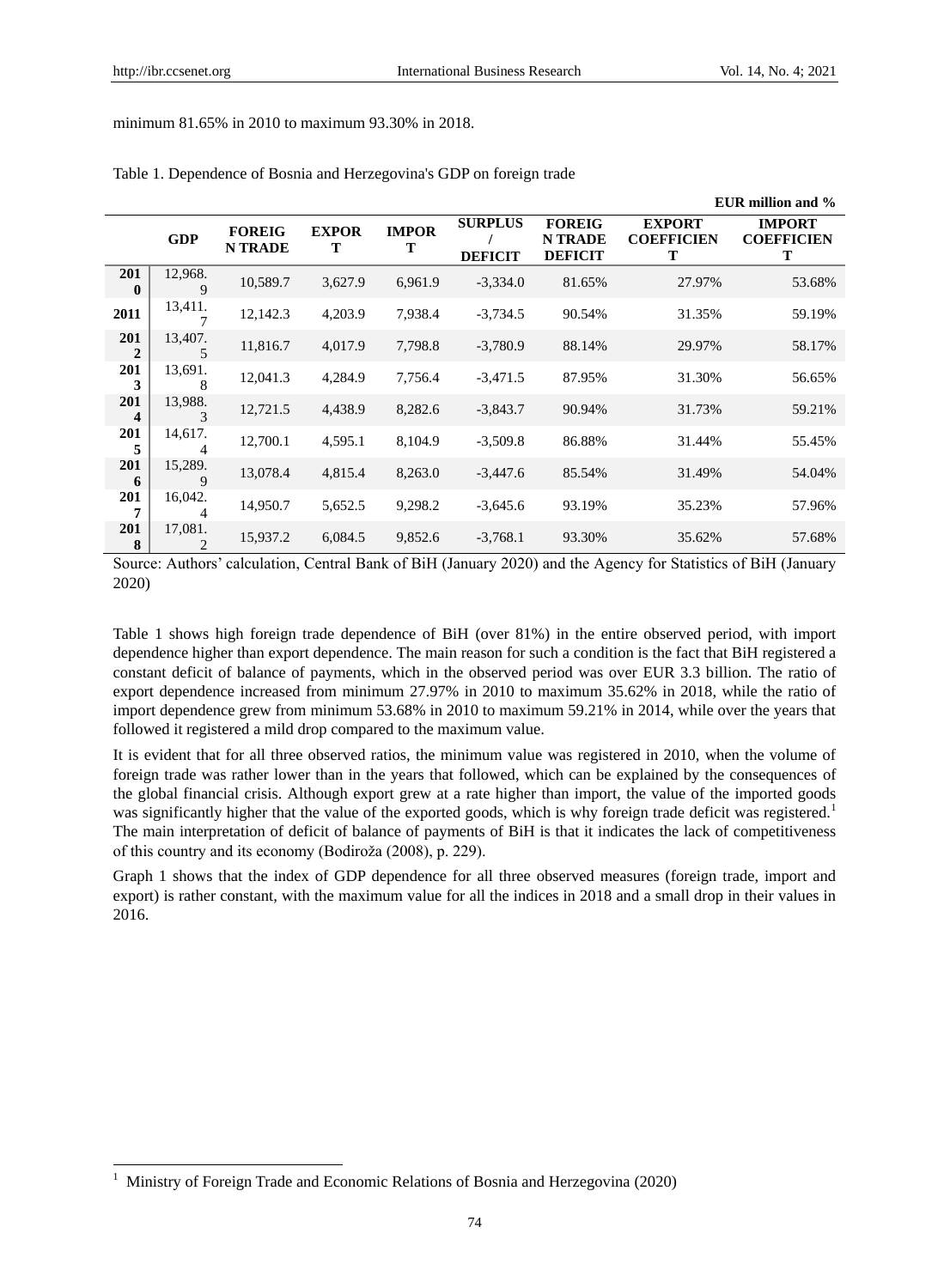-



Graph 1. Index of GDP dependence on foreign trade, import, and export

Source: Authors' calculations, Central Bank of BiH (January 2020) and the Agency for Statistics of BiH (January 2020)

In order to see the countries from which the goods were imported to BiH most as well as the countries to which BiH exported, we shall observe the value of the geographic coefficient for import and the geographic coefficient for export.

Import volume of a country depends on its national income (Kovačević (2016), p. 248). The countries from which the goods were most imported to BiH in the period from 2010 to 2018 are given in Table 2 and Graph 2. To obtain the data, we used the geographic concentration coefficient for import.<sup>2</sup> The highest value of this coefficient also indicates the country or the region from which the goods are most imported to BiH.

|                               |         |         |         |         |         |         |         |         | In EUR million |
|-------------------------------|---------|---------|---------|---------|---------|---------|---------|---------|----------------|
|                               | 2010    | 2011    | 2012    | 2013    | 2014    | 2015    | 2016    | 2017    | 2018           |
| EU                            | 3,196.3 | 3,602.4 | 3,659.9 | 4,170.1 | 4,879.7 | 4,931.3 | 5,116.5 | 5,663.1 | 5,961.4        |
| <b>CEFTA</b>                  | 1,883.3 | 1,984.6 | 1,964.1 | 1,346.3 | 952.6   | 1,000.6 | 1,057.9 | 1,185.8 | 1,191.1        |
| Croatia                       | 1,052.7 | 1,138.4 | 1,126.1 | 1,000.3 | 946.8   | 855.4   | 827.1   | 934.9   | 979.2          |
| India                         | 27.5    | 38.0    | 36.8    | 41.0    | 51.5    | 53.8    | 68.4    | 63.7    | 66.3           |
| <b>Italy</b>                  | 618.9   | 706.4   | 730.8   | 757.9   | 845.5   | 899.0   | 971.2   | 1,054.3 | 1,109.9        |
| Japan                         | 42.1    | 44.9    | 45.3    | 39.0    | 48.5    | 54.1    | 47.5    | 53.2    | 58.2           |
| China                         | 335.2   | 396.2   | 417.4   | 467.4   | 695.1   | 558.2   | 558.3   | 606.4   | 684.7          |
| <b>Hungary</b>                | 213.1   | 193.9   | 211.1   | 226.7   | 221.7   | 210.2   | 207.2   | 231.0   | 253.9          |
| Germany                       | 728.6   | 842.8   | 882.4   | 887.0   | 955.9   | 978.7   | 1,022.0 | 1,075.6 | 1,174.5        |
| Poland                        | 126.9   | 154.0   | 213.2   | 201.2   | 212.0   | 231.5   | 242.4   | 280.8   | 283.7          |
| Romania                       | 68.2    | 96.1    | 88.3    | 94.2    | 111.4   | 102.1   | 91.9    | 96.1    | 106.3          |
| <b>The Russian Federation</b> | 608.0   | 836.0   | 763.8   | 770.0   | 660.8   | 465.3   | 372.9   | 463.9   | 456.3          |
| The USA                       | 248.2   | 320.4   | 198.5   | 197.7   | 243.1   | 225.6   | 167.6   | 299.0   | 322.7          |
| <b>North Macedonia</b>        | 70.2    | 71.1    | 71.8    | 73.4    | 73.0    | 75.2    | 77.8    | 79.1    | 78.1           |
| Slovakia                      | 46.3    | 59.0    | 59.2    | 61.4    | 63.4    | 74.5    | 68.2    | 74.7    | 75.6           |

Table 2. The value of geographic concentration coefficient for BiH import by regions and countries

 $2$  The countries with the share higher than 0.5% in the last three-year period are presented individually, the remaining countries are categorized as other countries.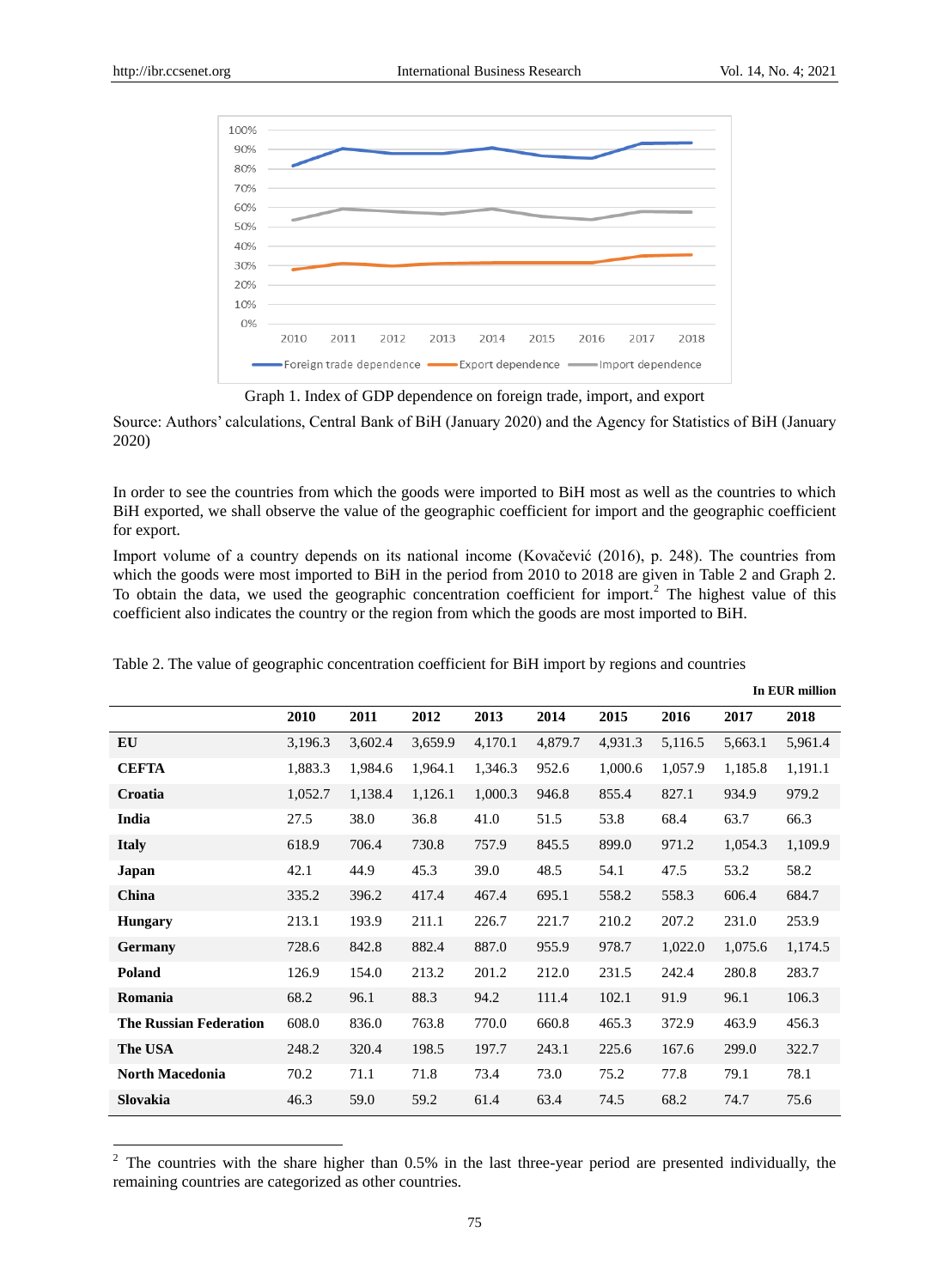| Slovenia               | 413.6 | 423.6 | 410.8 | 385.7 | 390.2 | 395.5 | 425.1 | 466.7   | 468.9   |
|------------------------|-------|-------|-------|-------|-------|-------|-------|---------|---------|
| <b>Serbia</b>          | 730.9 | 749.4 | 731.9 | 759.6 | 833.2 | 883.7 | 934.7 | 1,037.9 | 1,058.8 |
| <b>Spain</b>           | 76.5  | 117.5 | 82.6  | 73.1  | 89.3  | 78.5  | 93.1  | 94.7    | 125.3   |
| <b>Sweden</b>          | 38.7  | 44.1  | 34.6  | 36.7  | 43.6  | 47.6  | 52.2  | 49.6    | 53.2    |
| Switzerland            | 47.6  | 44.9  | 43.1  | 41.4  | 43.3  | 48.7  | 48.7  | 56.0    | 60.8    |
| <b>Turkey</b>          | 193.8 | 230.1 | 229.8 | 252.2 | 297.7 | 329.6 | 351.4 | 392.0   | 447.1   |
| <b>Great Britain</b>   | 50.2  | 51.9  | 61.4  | 65.2  | 78.3  | 75.4  | 70.9  | 81.2    | 82.2    |
| <b>Vietnam</b>         | 10.9  | 12.2  | 18.2  | 26.4  | 28.7  | 42.1  | 43.0  | 52.9    | 53.5    |
| <b>Other countries</b> | 333.2 | 346.9 | 388.2 | 370.0 | 414.9 | 417.6 | 455.5 | 591.2   | 647.0   |

Source: Central bank of Bosnia and Herzegovina (January 2020)

CEFTA members: Albania, Bosnia and Herzegovina, North Macedonia, Moldova, Montenegro, Serbia, Kosovo Graph 2 shows that BiH mainly imports from the EU countries (from 2013 more than 50 percent of import comes from the EU), followed by CEFTA members. Import from CEFTA members was in a constant decline for the entire observed period, especially after 2013. When it comes to individual countries, the most BiH import came from Croatia, Germany, and Serbia.



Graph 2. Geographic concentration coefficient of BiH import by countries (in percentage)

Source: Authors' calculation, Central Bank of Bosnia and Herzegovina (January 2020)

If the geographic concentration coefficient of export is observed, it is evident that the highest export, the same as import, came from the EU and CEFTA (Table 3). The export to the EU grew in the entire period from 2010 to 2018 (increased from 28.4% in 2010 to 45.1% in 2018), while the export to CEFTA decreased in the same observed period (decreased from 18.1% in 2010 to 10.1% in 2018).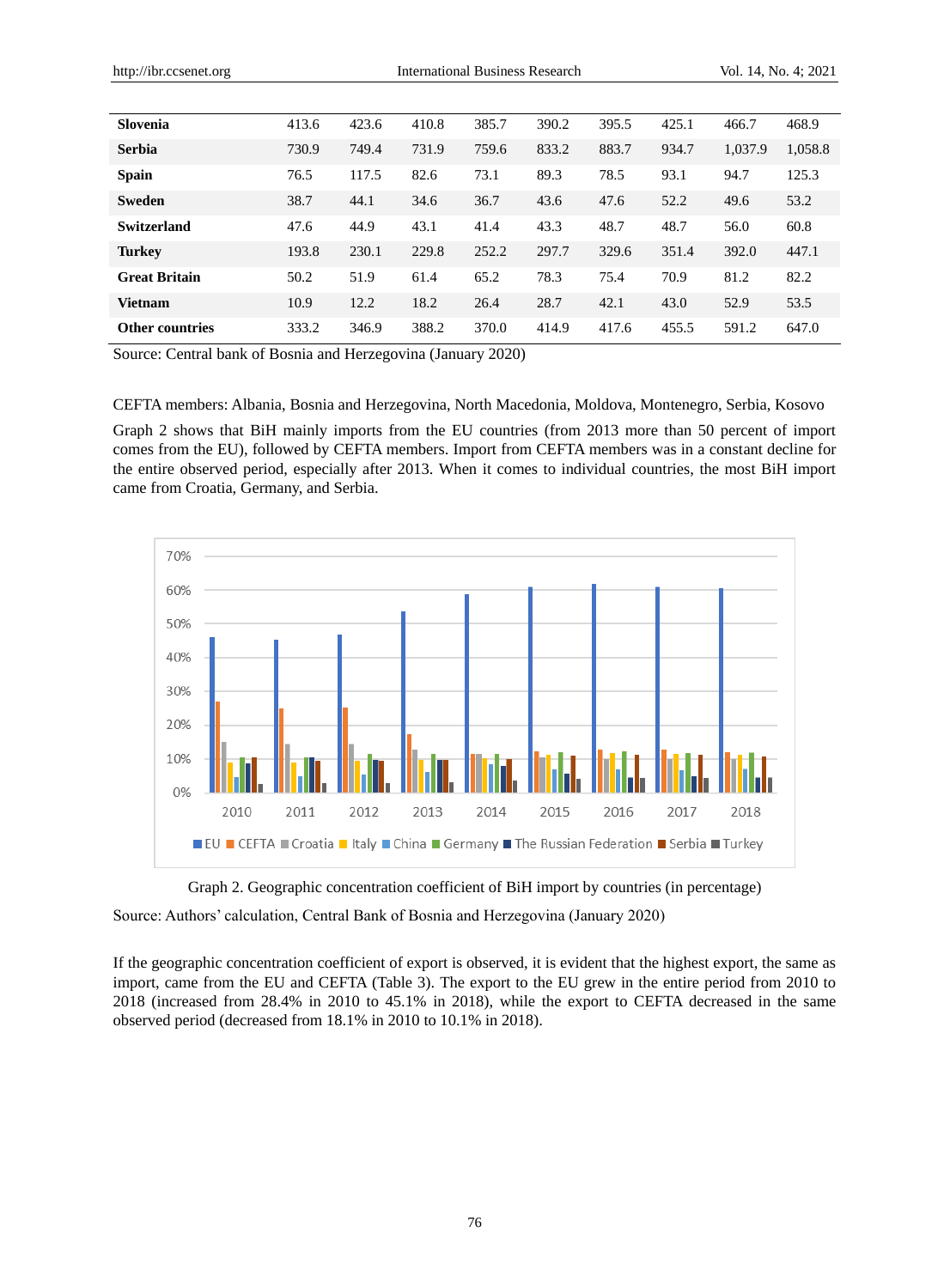|                               |         |         |         |         |         |         |         |         | In EUR million |
|-------------------------------|---------|---------|---------|---------|---------|---------|---------|---------|----------------|
|                               | 2010    | 2011    | 2012    | 2013    | 2014    | 2015    | 2016    | 2017    | 2018           |
| <b>EU</b>                     | 1,978.7 | 2,327.7 | 2,327.7 | 2,821.9 | 3,204.0 | 3,299.2 | 3,444.0 | 4,022.8 | 4,438.8        |
| <b>CEFTA</b>                  | 1,302.0 | 1,469.4 | 1,269.6 | 1,016.7 | 694.5   | 682.2   | 712.6   | 915.4   | 996.3          |
| Austria                       | 240.6   | 316.5   | 334.8   | 351.5   | 386.4   | 379.9   | 373.5   | 459.8   | 522.0          |
| <b>Belgium</b>                | 30.0    | 17.0    | 17.3    | 17.9    | 22.2    | 22.1    | 24.9    | 27.7    | 30.7           |
| <b>Bulgaria</b>               | 5.7     | 9.4     | 19.3    | 39.1    | 38.2    | 30.4    | 46.0    | 39.7    | 26.1           |
| Montenegro                    | 158.6   | 153.6   | 127.4   | 138.4   | 150.2   | 134.4   | 123.1   | 180.2   | 205.6          |
| <b>Czech Republic</b>         | 39.2    | 52.8    | 49.4    | 77.9    | 75.8    | 67.2    | 73.0    | 82.6    | 102.9          |
| Egypt                         | 12.1    | 11.9    | 13.7    | 12.0    | 24.4    | 20.6    | 39.1    | 18.4    | 31.5           |
| <b>France</b>                 | 44.5    | 46.5    | 49.9    | 55.1    | 624.2   | 60.5    | 81.2    | 101.4   | 116.7          |
| <b>The Netherlands</b>        | 41.4    | 72.0    | 63.9    | 56.5    | 63.3    | 76.5    | 105.0   | 130.6   | 134.6          |
| Croatia                       | 547.4   | 615.8   | 595.7   | 610.8   | 488.3   | 473.0   | 503.8   | 656.6   | 748.5          |
| <b>Italy</b>                  | 440.7   | 492.7   | 480.2   | 513.0   | 611.2   | 621.2   | 578.3   | 618.2   | 691.7          |
| Kosovo                        | 79.8    | 84.7    | 91.5    | 80.9    | 62.2    | 72.2    | 76.2    | 78.7    | 68.0           |
| Luxembourg                    | 18.4    | 27.2    | 23.6    | 25.5    | 25.1    | 28.6    | 31.9    | 37.4    | 36.1           |
| <b>Hungary</b>                | 64.5    | 84.9    | 59.0    | 70.9    | 95.4    | 96.5    | 99.5    | 130.8   | 146.0          |
| Germany                       | 555.2   | 621.7   | 618.7   | 670.2   | 673.6   | 722.4   | 756.4   | 815.9   | 890.4          |
| Poland                        | 39.8    | 51.4    | 50.3    | 47.3    | 42.6    | 44.1    | 50.9    | 68.9    | 83.5           |
| Romania                       | 36.9    | 31.6    | 58.4    | 62.3    | 59.7    | 67.8    | 67.1    | 86.1    | 94.3           |
| <b>The Russian Federation</b> | 19.4    | 27.2    | 28.6    | 29.2    | 40.7    | 50.1    | 56.2    | 75.0    | 67.1           |
| Saudi Arabia                  | 1.8     | 7.8     | 24.9    | 8.9     | 10.9    | 21.8    | 24.0    | 28.3    | 44.2           |
| The USA                       | 9.5     | 9.8     | 14.2    | 18.8    | 21.4    | 33.1    | 36.6    | 37.5    | 33.3           |
| Macedonia                     | 35.8    | 65.9    | 63.5    | 47.5    | 48.1    | 58.6    | 67.6    | 74.1    | 62.1           |
| Slovakia                      | 24.1    | 56.3    | 42.1    | 61.5    | 60.3    | 64.8    | 71.7    | 75.0    | 87.8           |
| Slovenia                      | 312.8   | 361.4   | 334.0   | 351.0   | 356.8   | 382.9   | 412.7   | 497.7   | 540.5          |
| <b>Serbia</b>                 | 457.5   | 512.3   | 363.0   | 392.0   | 409.4   | 394.1   | 420.7   | 559.2   | 639.9          |
| <b>Spain</b>                  | 27.0    | 37.3    | 49.8    | 55.1    | 56.9    | 68.2    | 77.0    | 67.9    | 48.1           |
| <b>Sweden</b>                 | 26.2    | 27.7    | 25.0    | 35.5    | 36.1    | 37.2    | 43.0    | 49.4    | 50.8           |
| <b>Switzerland</b>            | 82.0    | 78.8    | 44.8    | 68.0    | 80.5    | 72.8    | 83.3    | 89.8    | 100.5          |
| <b>Turkey</b>                 | 41.8    | 76.7    | 93.5    | 89.3    | 119.8   | 181.3   | 205.1   | 220.4   | 165.3          |
| <b>Great Britain</b>          | 16.5    | 13.7    | 15.7    | 22.5    | 25.6    | 33.8    | 26.1    | 42.9    | 47.4           |
| <b>Other countries</b>        | 218.7   | 239.3   | 265.5   | 276.1   | 291.0   | 279.2   | 261.6   | 302.4   | 268.9          |
| <b>TOTAL EXPORT</b>           | 6.961.9 | 7,938.4 | 7,798.8 | 7.756.4 | 8,282.6 | 8,104.9 | 8,263.0 | 9,298.2 | 9,852.6        |

|  |  | Table 3. The value of geographic concentration coefficient for BiH export by regions and countries |  |  |  |
|--|--|----------------------------------------------------------------------------------------------------|--|--|--|
|  |  |                                                                                                    |  |  |  |

Source: Central bank of Bosnia and Herzegovina (January 2020)

The presentation of export by countries (Graph 3) shows that the most export was made to Germany, Croatia, Serbia, Austria, Kosovo, Montenegro, and Switzerland. The biggest reason for such a structure of export by countries is smaller geographic distance of these countries.



Graph 3. Geographic concentration coefficient of BiH export by countries (in percentage) Source: Authors' calculation, Central bank of Bosnia and Herzegovina (January 2020)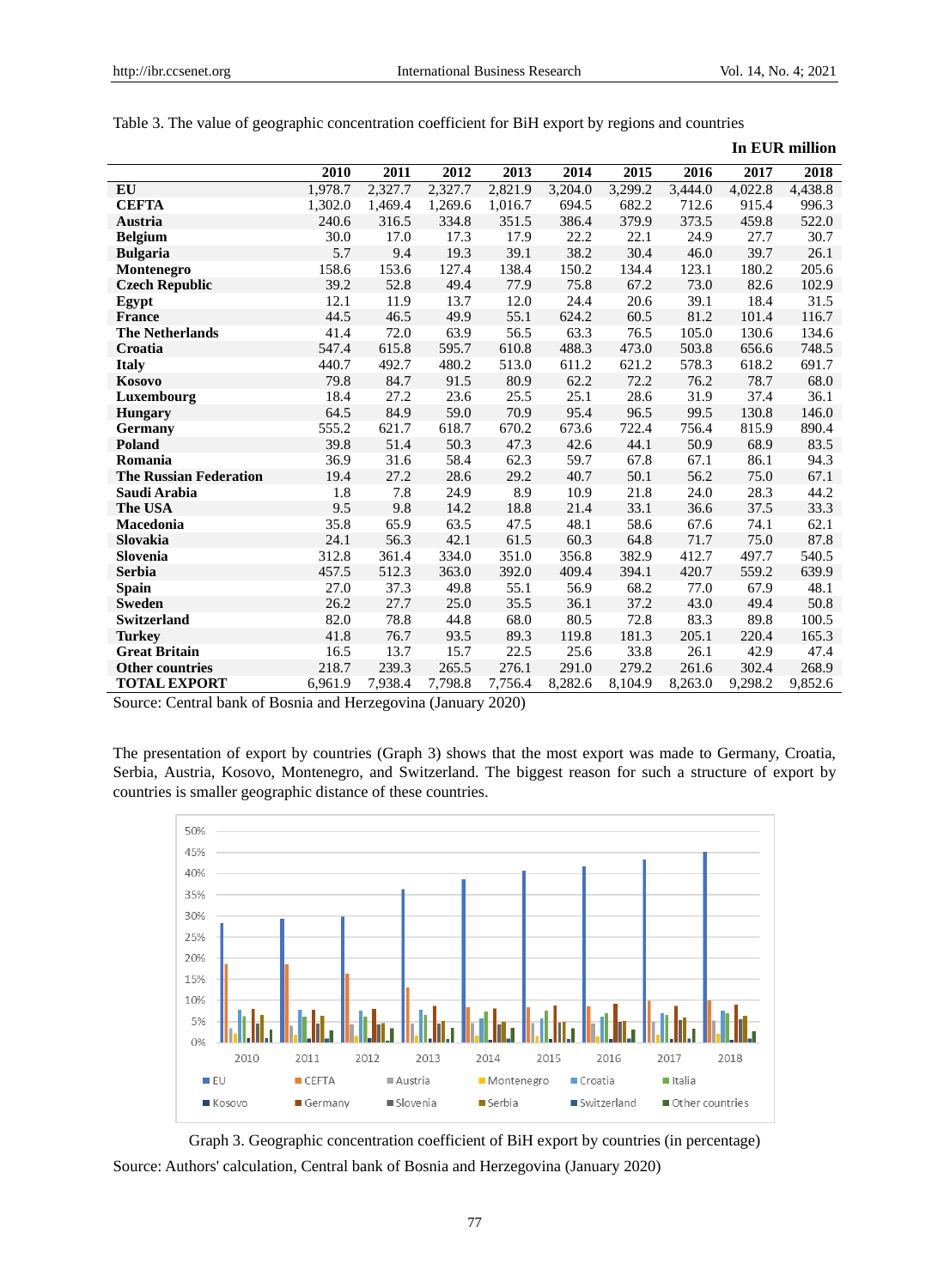Tables 4, 5, and 6 show descriptive statistics for testing the effect of trade dependence on the basic component of the economy of every country, its GDP. The ratios observed were: foreign trade dependence, import dependence, and export dependence relative to GDP.

Table 4. Mean values of GDP, foreign trade, import and export dependence

|                          | Mean      | <b>Std. Deviation</b> | N |
|--------------------------|-----------|-----------------------|---|
| <b>GDP</b>               | 14,499.90 | 1,383.69              |   |
| Foreign trade dependence | 0.8878    | 0.03598               | a |
| Import dependence        | 0.3167    | 0.02449               | Q |
| Export dependence        | 0.5689    | 0.02028               |   |

Table 4 shows that the mean value for the observed nine years for GDP was EUR 14,499.90. In the observed period, the mean value of the coefficient of foreign trade dependence was 88.78%, the coefficient of import dependence was 31.67%, and the coefficient of export dependence was 56.89%.

#### Table 5. The Pearson correlation coefficient

|                                                             |                            |            | Foreign trade      | Import      | Export     |
|-------------------------------------------------------------|----------------------------|------------|--------------------|-------------|------------|
|                                                             |                            | <b>GDP</b> | dependence         | dependence  | dependence |
| <b>GDP</b>                                                  | <b>Pearson Correlation</b> |            | 0.585              | $0.894***$  | 0.081      |
|                                                             | $Sig. (2-tailed)$          |            | 0.098              | 0.001       | 0.836      |
|                                                             | N                          |            |                    |             |            |
| Foreign trade dependence                                    | Pearson Correlation        | 0.585      |                    | $0.870^{*}$ | $0.836**$  |
|                                                             | $Sig. (2-tailed)$          | 0.098      |                    | 0.002       | 0.005      |
|                                                             | N                          |            |                    |             |            |
| Import dependence                                           | <b>Pearson Correlation</b> | $0.894***$ | $0.870^{\circ}$    |             | 0.495      |
|                                                             | $Sig. (2-tailed)$          | 0.001      | 0.002              |             | 0.175      |
|                                                             | N                          |            |                    |             |            |
| Export dependence                                           | <b>Pearson Correlation</b> | 0.081      | $0.836^{^{\circ}}$ | 0.495       |            |
|                                                             | $Sig. (2-tailed)$          | 0.836      | 0.005              | 0.175       |            |
|                                                             | N                          |            |                    |             | 9          |
| ** Correlation is significant at the 0.01 level (2-tailed). |                            |            |                    |             |            |

Table 6. Spearman's correlation coefficient

|                                                            |            |                                |            | Foreign trade      | Import      | Export     |
|------------------------------------------------------------|------------|--------------------------------|------------|--------------------|-------------|------------|
|                                                            |            |                                | <b>GDP</b> | dependence         | dependence  | dependence |
| Spearman's rho                                             | <b>GDP</b> | <b>Correlation Coefficient</b> | 1.000      | 0.532              | $0.870^{*}$ | 0.051      |
|                                                            |            | $Sig. (2-tailed)$              |            | 0.141              | 0.002       | 0.896      |
|                                                            |            | N                              |            |                    |             |            |
|                                                            | Foreign    | trade Correlation Coefficient  | 0.532      | 1.000              | $0.829^{*}$ | 0.797      |
|                                                            | dependence | $Sig. (2-tailed)$              | 0.141      |                    | 0.006       | 0.010      |
|                                                            |            | N                              |            |                    | 9           |            |
|                                                            | Import     | <b>Correlation Coefficient</b> | $0.870**$  | $0.829^{^{\circ}}$ | 1.000       | 0.473      |
|                                                            | dependence | $Sig. (2-tailed)$              | 0.002      | 0.006              |             | 0.198      |
|                                                            |            | N                              |            |                    |             | 9          |
|                                                            | Export     | <b>Correlation Coefficient</b> | 0.051      | 0.797              | 0.473       | 1.000      |
|                                                            | dependence | $Sig. (2-tailed)$              | 0.896      | 0.010              | 0.198       |            |
|                                                            |            | N                              | 9          |                    | 9           | 9          |
| **Correlation is significant at the 0.01 level (2-tailed). |            |                                |            |                    |             |            |
| *Correlation is significant at the 0.05 level (2-tailed).  |            |                                |            |                    |             |            |

Based on Spearman's and Pearson coefficients, Tables 5 and 6 show that there is a positive correlation between GDP and coefficient of dependence on foreign trade, export, and import. The highest level of correlation is for GDP and import dependence coefficient, which implies that the increase (or decrease) of this coefficient will have the highest influence on the increase (or decrease) of GDP.

Michaely's research (1977) brought some very interesting results regarding export and import coefficients by groups of countries in the world. These results are very similar to the conclusion reached through the analysis of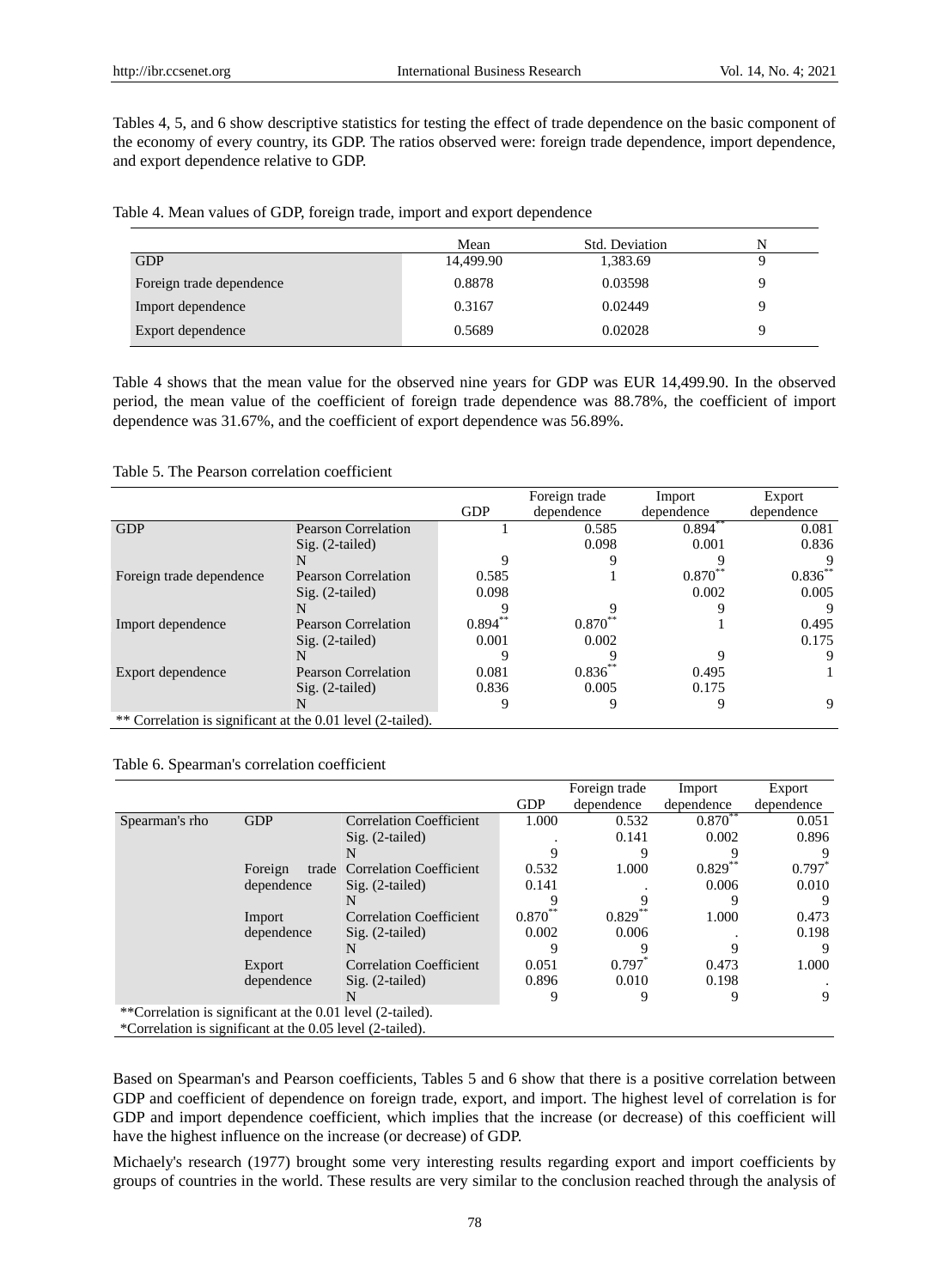coefficients of export and import concentration in our research. Some of the most important results are (Kovačević (2002), p. 79):

- developed countries on average had almost two times lower coefficients of export concentration than underdeveloped countries,
- large developed countries had the lowest coefficients and large underdeveloped countries had the highest coefficients of export concentration,
- developed, especially large developed countries, had low coefficients of export and import concentration,
- differences in the level of export concentration were significantly higher than the one for import concentration, and
- countries with high coefficients of export concentration are mainly very underdeveloped.

It is evident that countries cannot rely on development strategy by encouraging domestic manufacturing by limiting the import of processing goods as precisely the decision for such a strategy would be the decision to prevent export growth (Nalić (2016), p. 5). BiH's most important foreign trade partners are precisely the countries from its surrounding. Therefore, it should concentrate on the possibilities for domestic manufacture of the products that are imported from these countries. Its export should focus more on the export of products in final stages of their production or finished products with comparative advantages, while the export of raw materials, semi-finished products and natural resources of the country should be reduced.

#### **5. Conclusion**

For the majority of developing and underdeveloped countries, import is dominated by industrial products, machines and equipment, while export is dominated by raw materials, products at lower stages of processing or without any processing (wood, coffee, ores, citrus fruit, etc.) (Vukmirica, (2000), p. 118). The key partners of BiH in foreign trade are the EU and CEFTA, while among the individual countries these are Germany, Serbia, and Croatia. BiH still faces undesirable tendencies that require its prompt reactions so as to avoid or at least partially prevent some of the unwanted events such as a decrease in export, competitiveness, etc. Some of these tendencies include: high and/or constant deficit, production concentration in export, dominant participation of individual partners, export of goods at lower stages of processing, large import of consumer goods, large import of products already manufactured in the country, low import of equipment and technology, etc. The question is what kind of strategy in terms of foreign trade would be optimal for BiH bearing in mind the existence of some restrictive fiscal measures, limited monetary policies, and free flow of capital. A possible solution might be significantly stronger incorporation of foreign trade in the development strategy of the country, reduction of coefficient of geographic concentration, and expansion of export production base. In addition, natural potentials (for example energy sources and wood) and labor force should be used more as components for manufacturing finished products intended for export while their import in the form of raw materials and semi-finished products should be reduced. In any case, export-oriented strategy should have the priority in the coming period as it results in GDP growth, better standard of living, foreign currency flow, and consequently the improvement of balance of payment.

# **References**

Agency for Statistics of Bosnia and Herzegovina.

[http://www.bhas.ba/tematskibilteni/ETR\\_00\\_2017\\_TB\\_0\\_BS.pdf,](http://www.bhas.ba/tematskibilteni/ETR_00_2017_TB_0_BS.pdf) January 2020

- Bilas, V. (2007), Croatian and EU trade connections, Pregledni znanstveni rad. *Zbornik Ekonomskog fakulteta u Zagrebu, godina 5.* Retrieved from<https://hrcak.srce.hr/26123>
- Bodiroža, M. (2008). *MeĎunarodna ekonomija, Univerzitet za poslovne studije, Banja Luka*.

#### Central bank of Bosnia and Herzegovina

[http://statistics.cbbh.ba/Panorama/novaview/SimpleLogin\\_bs\\_html.aspx,](http://statistics.cbbh.ba/Panorama/novaview/SimpleLogin_bs_html.aspx) January 2020

- Jaffee, D. (1985). Export Dependence and Economic Growth: A Reformulation and Respecification. *Social Forces, 64*(1), 102-118. https://doi.org/10.2307/2578974
- Jerinić, M. (2017). Bosnia and Herzegovina's foreign trade: Source or barrier for economic development. *Dubrovnik International Economic Meeting, 3*(1). Retrieved from<https://hrcak.srce.hr/187436>

Jotanović, G. Č. (2006). *MeĎunarodni ekonomski odnosi, Ekonomski fakultet, Banja Luka.*

Kahn-Nisser, S. (2019). The EU, China, trade dependence and human rights. *Cambridge Review of International*